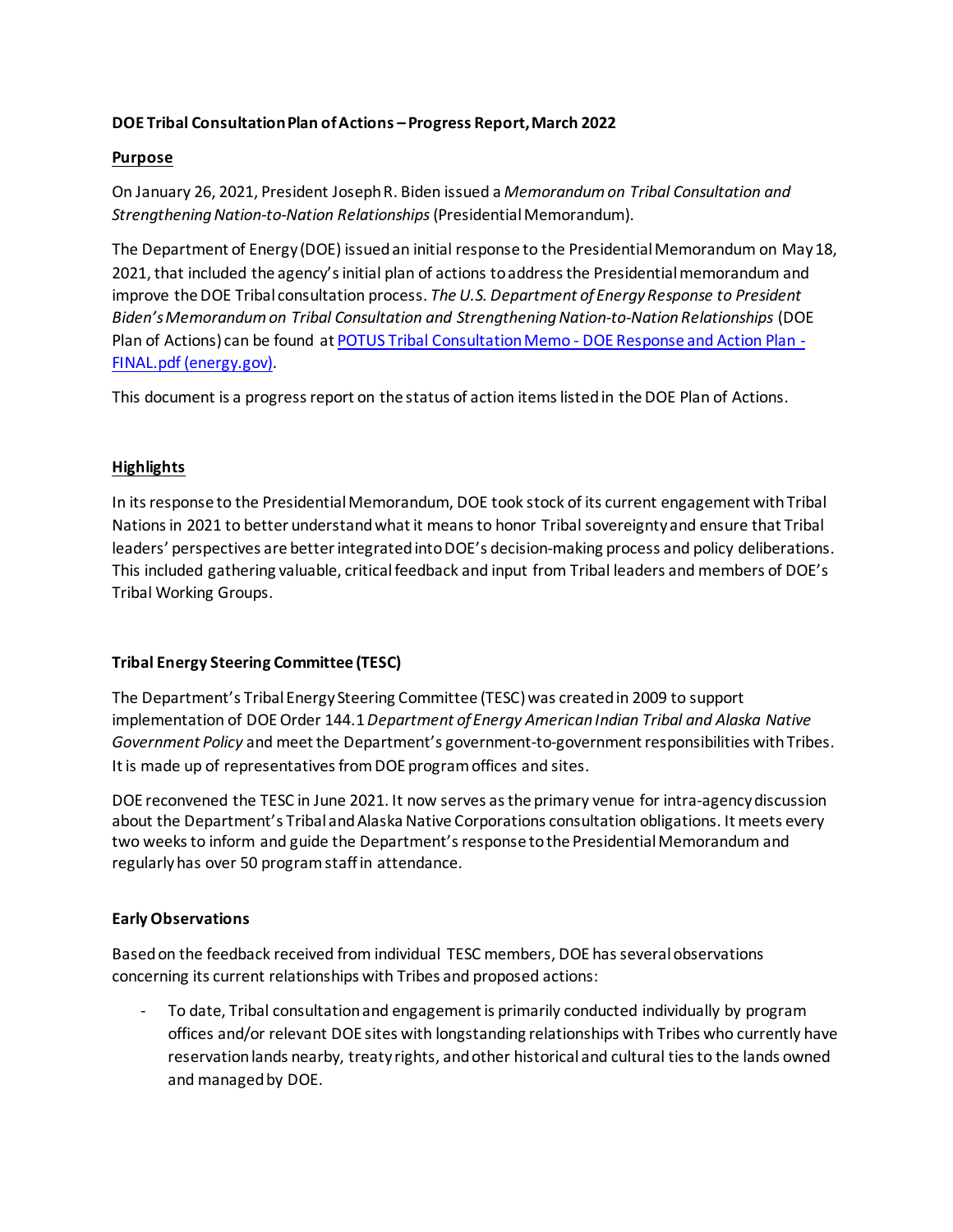- There is significant variation of staff capacity to engage in Tribal and Alaska Native Corporation consultation across the DOE enterprise:
	- $\circ$  Many program offices, sites, and National Laboratories do not have dedicated, trained staff, or have limited staff, to conduct Tribal consultation.
	- $\circ$  DOE offices that explicitly focus on Tribal interactions, such as the Office of Indian Energy, or those with longstanding land management responsibilities, such as the National Nuclear Security Administration, Office of Environmental Management, and Office of Legacy Management, dohave dedicated Tribal relations program staff, as do the relevant Power Marketing Administrations. Some of these offices also support DOE Tribal working groups, which focus on engaging Tribal governments interested in DOE's activities including nuclear energy, environmental cleanup, and energy infrastructure development.

### **Progress Updates on the DOE Plan of Actions**

This section contains updates for each item in the DOE Plan of Actions (POTUS Tribal Consultation Memo - [DOE Response and Action Plan -FINAL.pdf\)](https://cms.doe.gov/sites/default/files/2021-08/POTUS%20Tribal%20Consultation%20Memo%20-%20DOE%20Response%20and%20Action%20Plan%20-FINAL.pdf)

*Action: Conduct regional consultations, listening sessions, and roundtable discussionsin the spring and summer of 2021 to expand on the initial April 9 Tribal consultation. These additional consultations/listening sessions/roundtable discussions will include representatives from Departmental programs with actions or decisions that could have the potential to affect Tribal rights or resources.* 

#### *Progress Update:*

In addition to the April 9<sup>th</sup> consultation session, many program offices and sites have interacted and sought input from Tribes and coordinated additional listening sessions.

Additional information from Tribal Leaders, DOE program offices, laboratories, and Power Marketing Administrations is supporting DOE's response to the Presidential Memorandum. This information includes:

- Comments a received during the April 9, 2021, consultationsessionand letters received in response to the request for Tribal input;
- Letters written to the Secretary or other DOE leadership;
- 2018 and 2019 DOE annual reports on Tribal consultation (these are annual reports written by DOE Intergovernmental and External Affairs (IGEA), is the office that develops and monitors implementation of agency consultation procedures;
- Information from a subsequent data call to DOE programs in August 2021 asking for recent Tribal engagement and consultation activities, and whether input has influenced decisions, upcoming planned consultations, and how DOE Headquarters and other offices can support these efforts;
- Information from a survey of DOE cultural resource managers on how they engage with Tribes and if they conduct regular, formal consultation; and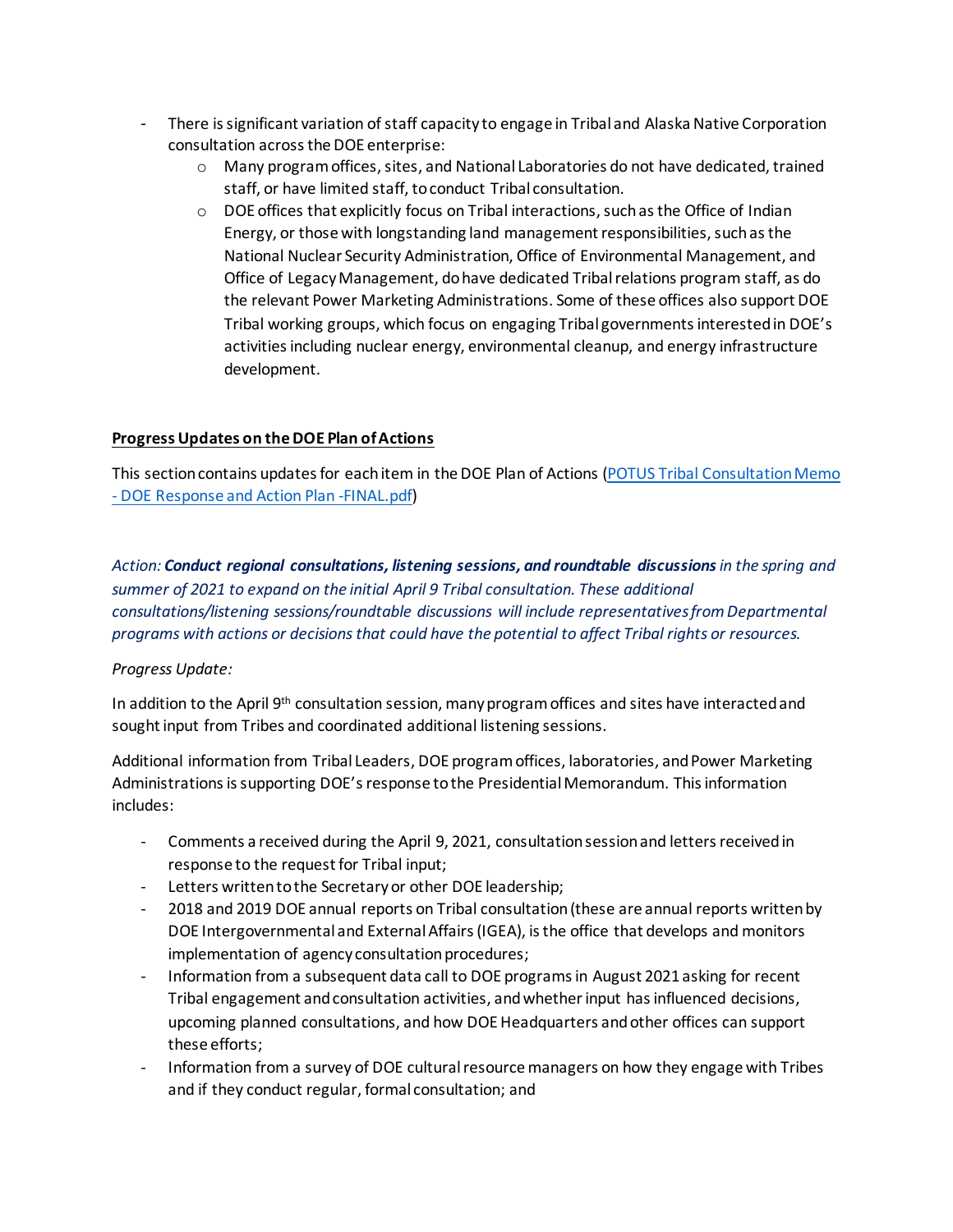- Input gathered in 2018 from the DOE TribalWorking Groups to update DOE's *Working with Tribal Nations Guide.*

Institutionalizing meaningful Tribal consultation practices across the DOE complex is a work-in-progress. DOE received feedback from Tribes, the DOE Tribal Working Groups(including the State and Tribal Government Working Group, the Indian Country Energy and InfrastructureWorking Group, and the Nuclear Energy Working Group), TESC, and DOE staff indicating that Tribal interactions are not consistent across the Agency; when it occurs, it tends to be project-based (e.g., linked to DOE's implementation of Section 106 of the National Historic Preservation Act); there is defined process for how it occurs or what steps or activities it needs to include; and there is a lack of training for DOE staff on how to interact effectively with Tribal staffs and government officials.

# *Actions: Update Order 144.1 to expressly include DOE offices created after Order 144.1was issued in 2009.*

# *Review DOE Order 144.1 Framework and Implementation Plans to explore updating and incorporating Tribal ideas on how best to conduct effective Tribal consultation*

### *Progress Update:*

The DOE Directives Review Board (DRB) oversees the maintenance and development of directives established as the primary means to set, communicate, and institutionalize policies, requirements, and responsibilities for DOE elements and contractors. Accordingly, the DRB will review and approve any revision of DOE Order 144.1 *Department of Energy American Indian Tribal Government Interactions and Policy*.

In July 2021, the IGEAbriefed the DRB on the need to update Order 144.1. The DRB approved the creation of an Integrated Project Team (IPT) comprised of representatives from DOE offices to review and recommend updates to DOE Order 144.1.

On October 5, the IPT had an initial meeting to discuss anticipated changes to the Order, including updates to accurately reflect the current DOE organizational structure (for example, Order 144.1 was published before DOE's Office of Indian Energy was established) and proposals for transparency in the process so Tribal leaders can make recommendations and provide input to proposed changes to the order. On November 4, the IPT met to identify next steps to the review and revision process including defining the process and timeline, identifying ways to communicate with and to involve Tribes, such as periodic meetings. The group also discussed the creation of a matrix of the Tribal input received so those comments can be used to identify potential changes and recommendations to the Order.

The review and recommendation timeline is still under development, but the process of developing recommended updates is anticipated to take most of 2022. DOE will provide an opportunity for Tribal leaders to provide input on changes to DOE Order 144.1 and review the draft DOE Order 144.1 revisions. Once finalized by the IPT, the recommended changes will be presented to the DRB for a decision.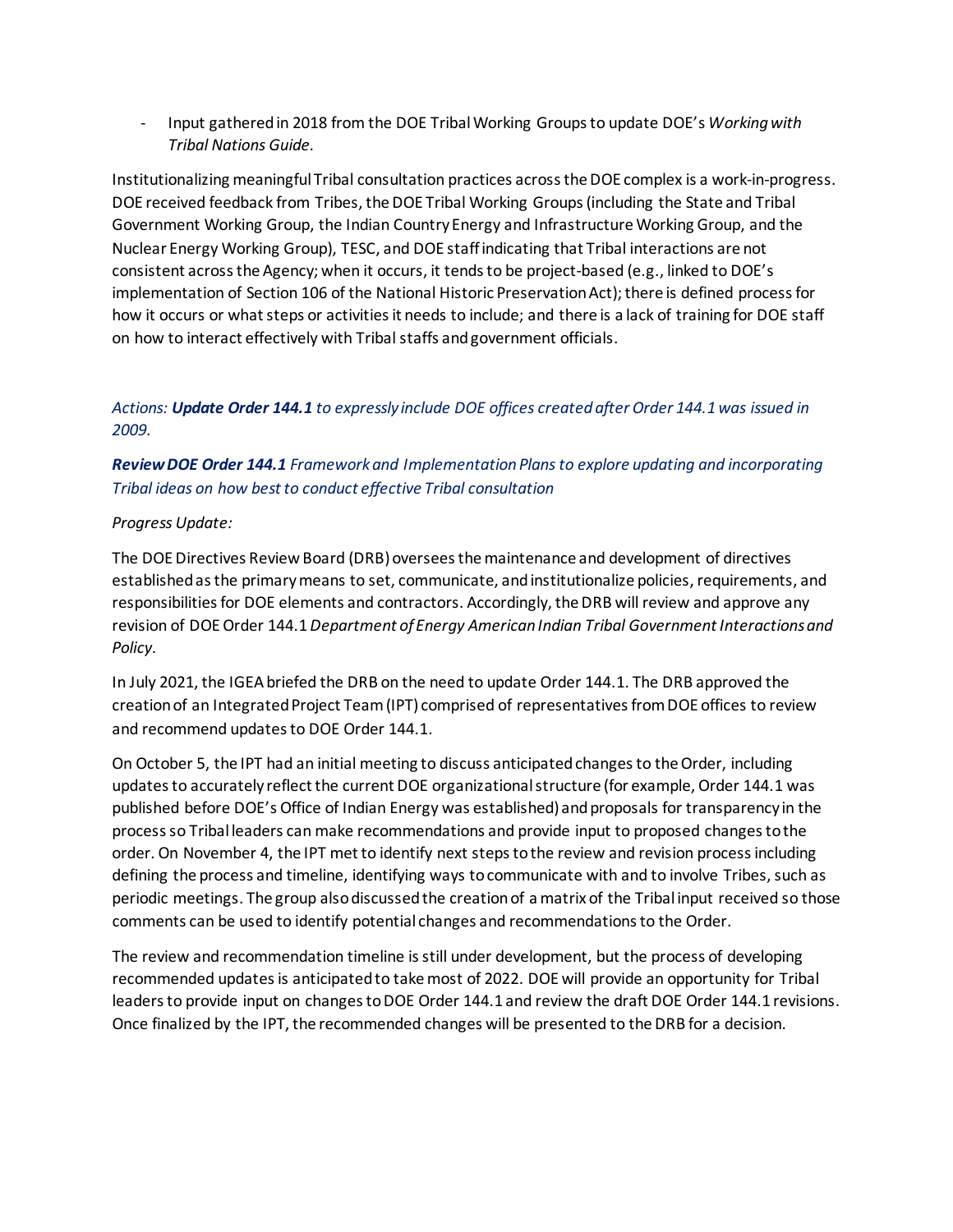*Action: Coordinate with other Federal agencies that consult with Tribes under EO 13175 to have consistent plans and, where appropriate, conduct joint consultation sessions to reduce the burden placed on Tribal leadership and maximize efficiencies.* 

# *Progress Update:*

DOE participates in several interagency fora, including the White House Council on Native American Affairs and the weekly White House-led Intergovernmental Affairs Offices Tribal Engagement Check In.

*Action: Explore developing a Tribal consultation web page that includes program-level Tribal affairs points of contact, lists Tribal consultation opportunities, keeps a running record of consultations conducted, and metrics that evaluate the effectiveness of DOE's Tribal consultation.* 

### *Progress Update:*

DOE developed a Tribal consultation landing page that is located on the Congressional and Intergovernmental section of the agency's website,

[https://www.energy.gov/congressional/strengthening-Tribal-consultation.](https://www.energy.gov/congressional/strengthening-tribal-consultation) This page has a link to the DOE Plan of Actions that was developed after consultation with Tribal leaders in the spring of 2021 and provides links to DOE Order 144.1, along with other relevant information.

Additional enhancements to the site will be made to include points of contact for DOE program office and information on upcoming or past Tribal consultations**.**

# *Action: Require training to include consultation guidance for all DOE employees who may be making any decisions that could affect Tribal rights or resources*.

# *Progress Update:*

Over the fall of 2021, TESC members developed informational Tribal training modules for DOE staff and contractors to enable more effective interaction with Tribes. This training will be given to DOE staff starting in spring of 2022 and will have interactive, live options with modules that can be taught as standalone classes or combined with site-specific training. It will be made available on an as-needed basis on DOE's Learning Nucleus platform which is accessible to all DOE Federal employees.

The training will include:

- Indian Country, Law, and Policy overview including discussion of geographic, demographic, cultural, and historical aspects of Indian Country, the evolution of Federal Indian policy and law to include Tribal sovereignty and the Federal-Tribal relationship
- Tribal Consultation requirements and best practices including DOE Order 144.1
- National Environmental Policy Act (NEPA) Tribal consultation requirements
- Native American Grave Protection and Repatriation Act (NAGPRA) Tribal consultation requirements
- Archeological Resources Protection Act (ARPA) overview and Tribal consultation requirements
- National Historic Protection Act (NHPA) overview and Tribal consultation requirements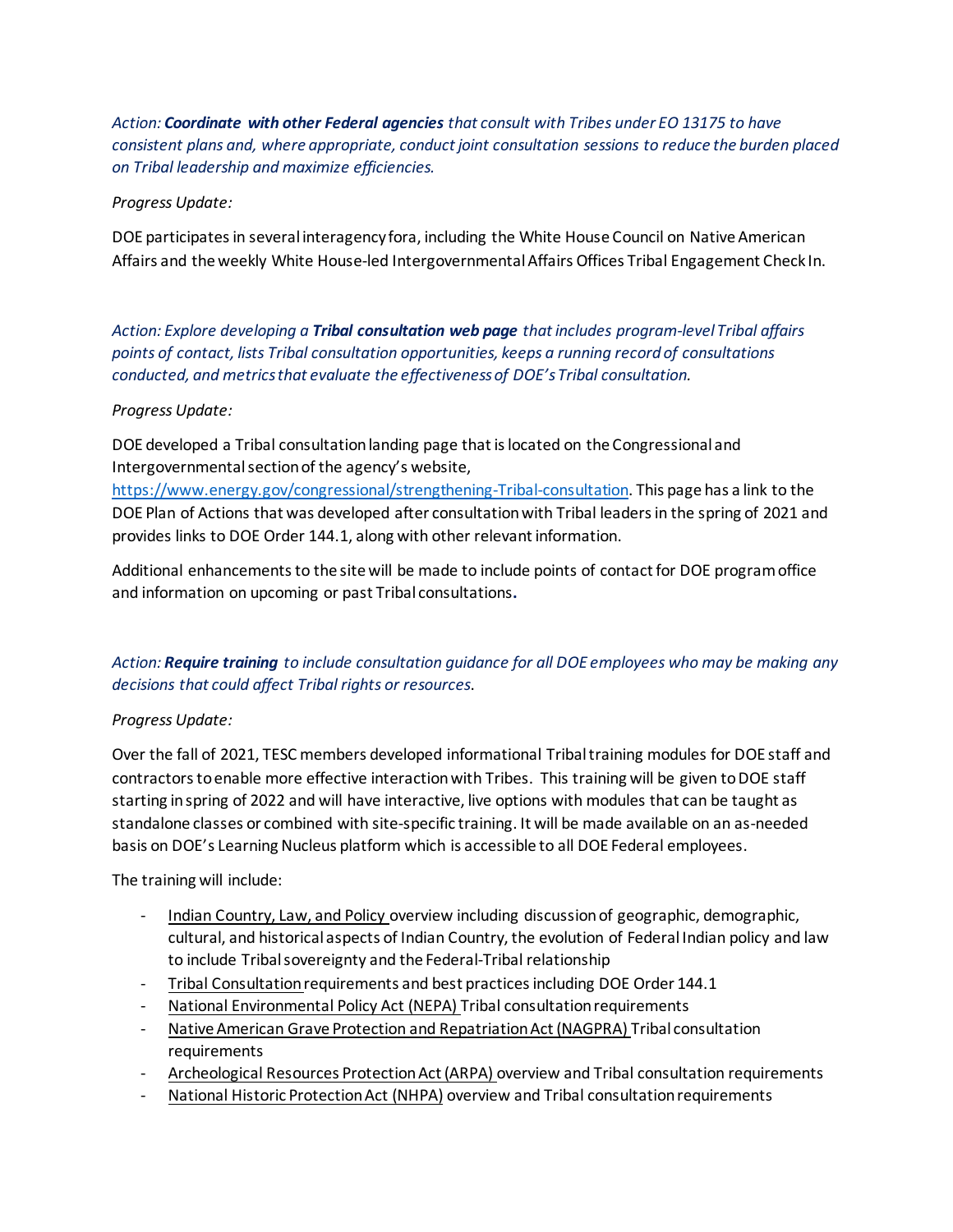- Current White House and DOE Tribal Policy overview, including President Biden's Memorandum on Tribal Consultation as well as DOE Tribal Consultation Policy and Practices

As part of this training, DOE staff will develop comprehensive case studies for best practices and lessons learned, and future efforts will focus on updating *DOE's Working with Tribal Nations Guide* that was (originally published in 2000) to incorporate Tribal feedback.

*Action: Begin planning the National Tribal Energy Summit, which currently has been held on a bi-annual basis, with the next tentatively scheduled summit to take place in the fall of 2021. The summit provides a venue for Tribal leaders and their designated representatives, Administration officials, representatives from Federal agencies, state governments, private industry, utilities, and academia to build relationships and networks, exchange ideas, and explore cross-cutting and cost-effective solutions to national energy interests. Schedule the Secretary of Energy to participate along with key DOE leadership who have programs that affect Tribal rights or resources.* 

### *Progress Update:*

DOE's National Tribal Energy Summit has been postponed until fall 2022 due to COVID-19-related issues and the potential overlap with the White House Tribal 2021 Nations Summit.

### *Action: Recommend all DOE programs provide at least 30 days notice before consultations.*

#### *Progress Update:*

This recommendation will be included in the training and policies that are in development and has been communicated to all DOE offices with tribal equities for implementation.

*Action: Recommend that DOE programs provide early and meaningful involvement in DOE policies that affect Tribal Nations and Alaska Native Corporations before they are implemented.*

#### *Progress Update:*

This recommendation will be incorporated into training and the updated DOE's *Working with Tribal Nations Guide* and has been communicated to all DOE offices with Tribal equities for implementation.

#### **Tribal Input on the Progress Report**

On October 8, 2021, DOE shared a draft version of this progress report with Tribal leaders with the invitation to provide any feedback or input. The draft document was shared with the Tribal leaders who participated in the April 9th consultation session on DOE's Tribal consultation activities, members of DOE's Tribal Working Groups, and staff of Tribes adjacent to DOE sites, and was also posted on the Tribal Consultation section of the DOE websit[e https://www.energy.gov/congressional/strengthening](https://www.energy.gov/congressional/strengthening-tribal-consultation)[tribal-consultation.](https://www.energy.gov/congressional/strengthening-tribal-consultation)